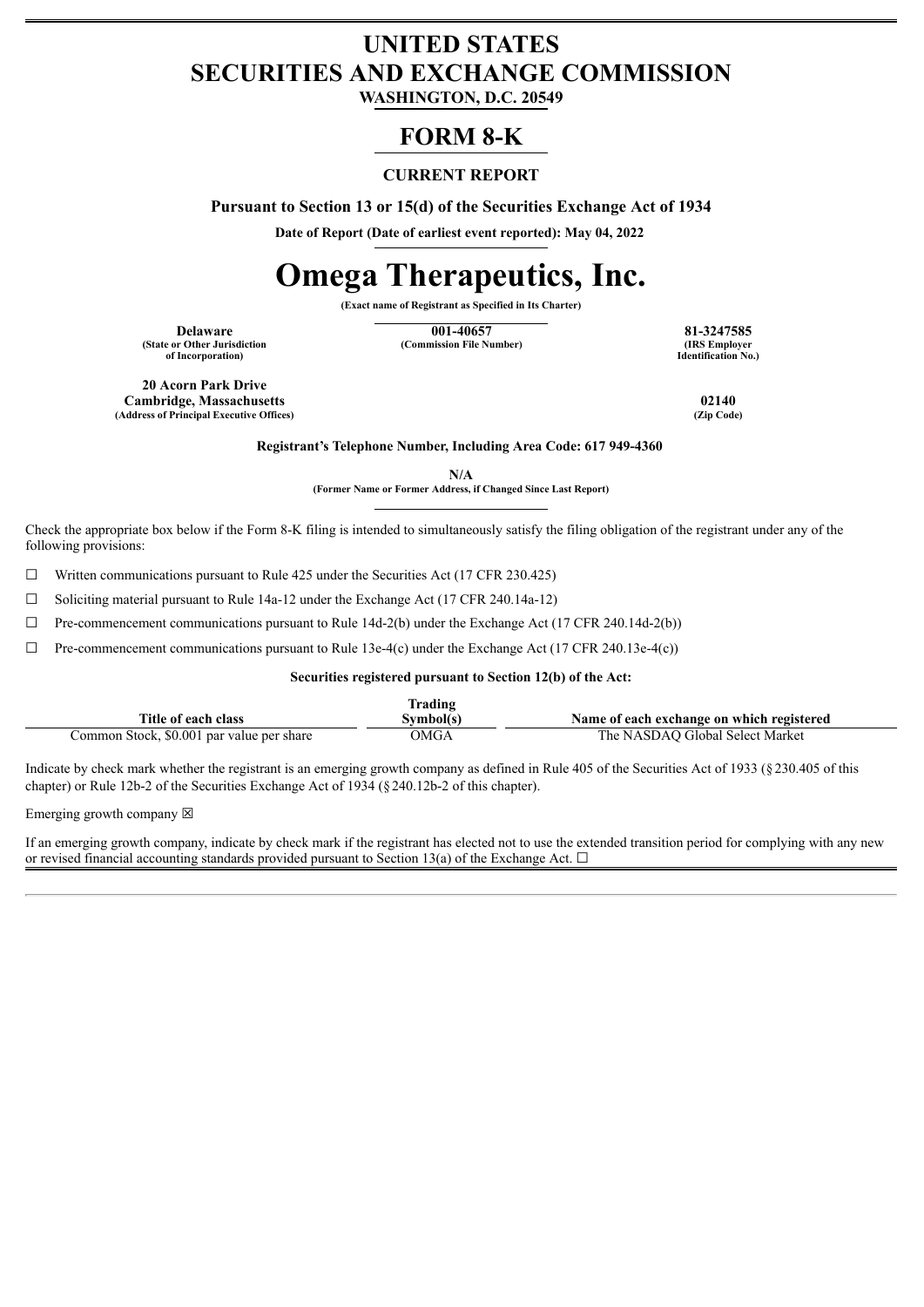### **Item 2.02 Results of Operations and Financial Condition.**

On May 4, 2022, Omega Therapeutics, Inc. (the "Company") issued a press release announcing financial results for the quarter ended March 31, 2022. A copy of the press release is being furnished as Exhibit 99.1 to this Current Report on Form 8-K.

The information contained in this Current Report on Form 8-K (including Exhibit 99.1 hereto) shall not be deemed "filed" for purposes of Section 18 of the Securities Exchange Act of 1934, as amended (the "Exchange Act") or otherwise subject to the liabilities of that section, nor shall it be deemed incorporated by reference in any filing under the Securities Act of 1933, as amended, or the Exchange Act, except as expressly set forth by specific reference in such a filing.

## **Item 9.01 Financial Statements and Exhibits.**

## **(d) Exhibits.**

| <b>Exhibit No.</b> | Description                                                                 |
|--------------------|-----------------------------------------------------------------------------|
| 99.1               | Press Release, dated May 4, 2022                                            |
| 104                | Cover Page Interactive Data File (embedded within the Inline XBRL document) |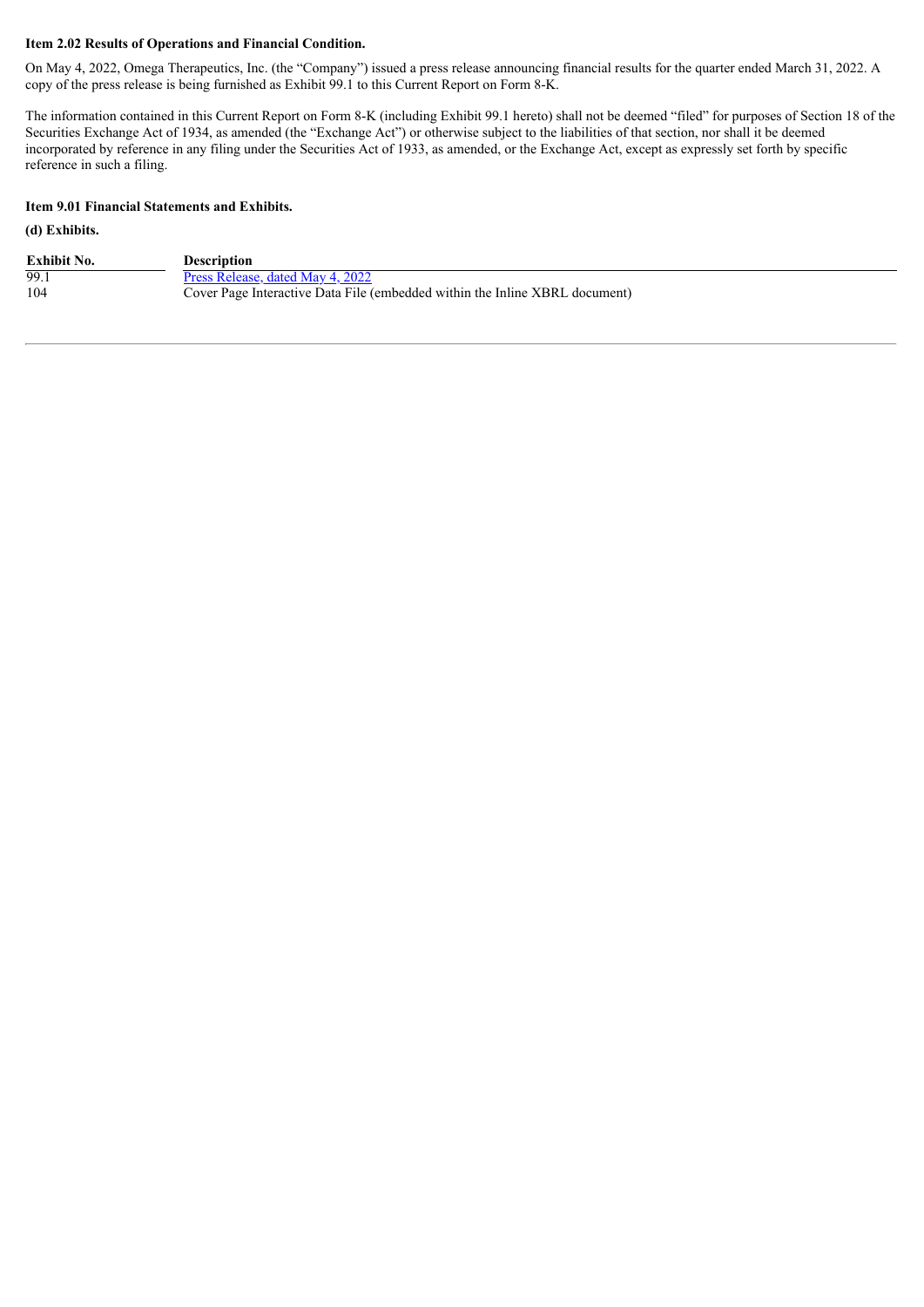## **SIGNATURES**

Pursuant to the requirements of the Securities Exchange Act of 1934, the registrant has duly caused this report to be signed on its behalf by the undersigned thereunto duly authorized.

## **Omega Therapeutics, Inc.**

Date: May 4, 2022 By: /s/ Mahesh Karande

Mahesh Karande President and Chief Executive Officer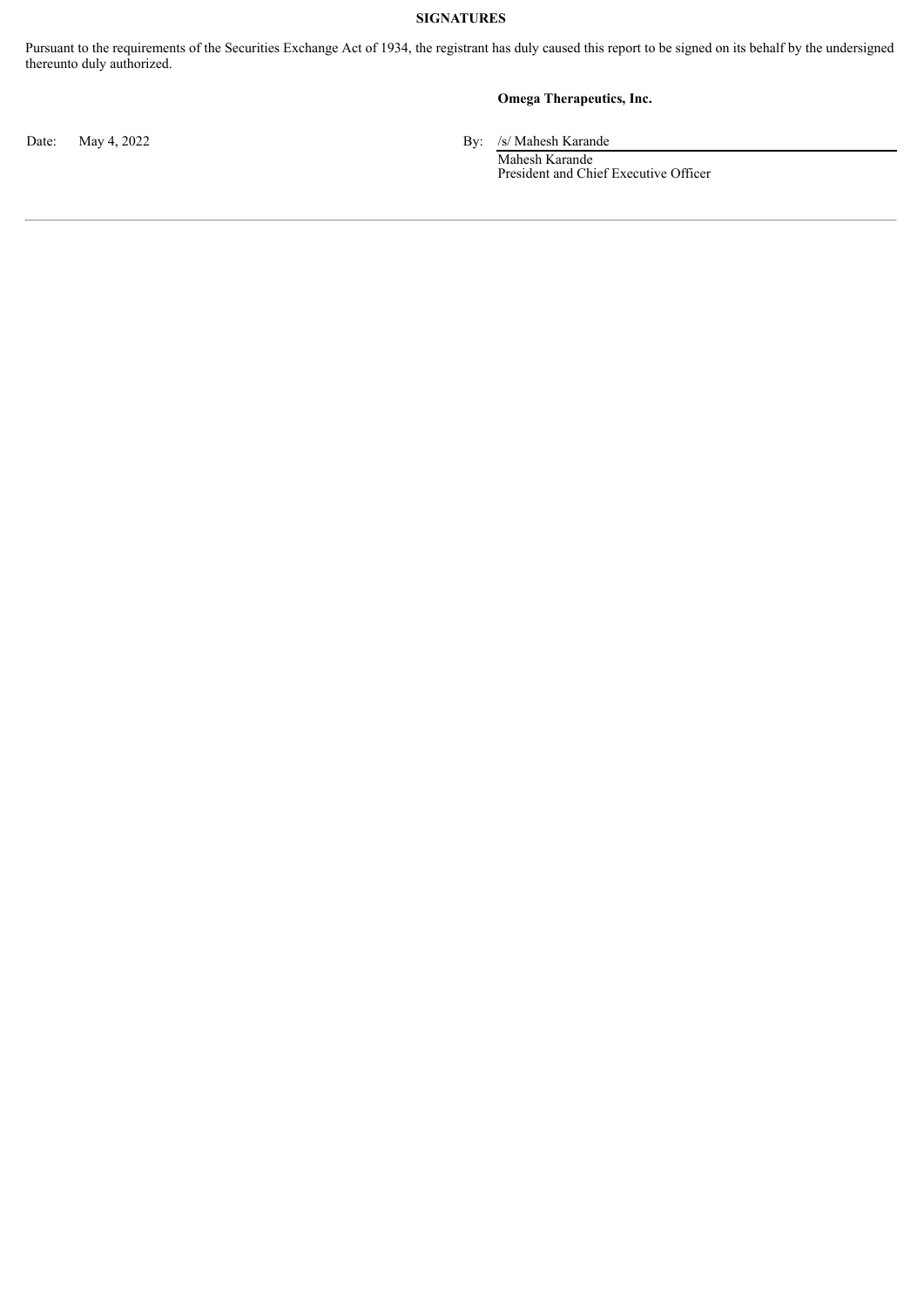

## <span id="page-3-0"></span>**Omega Therapeutics Reports First Quarter 2022 Financial Results and Highlights Recent Company Progress**

- *Investigational New Drug Application for OTX-2002 for MYC Driven Hepatocellular Carcinoma on Track to be Submitted in the First Half of 2022*
- *Additional Omega Epigenomic Controller™ Development Candidates on Track to be Nominated in the Middle of 2022*
	- *\$200.8 Million in Cash, Cash Equivalents and Marketable Securities at End of First Quarter*

**CAMBRIDGE, Mass, May 4, 2022 --** Omega Therapeutics, Inc. (Nasdaq: OMGA) ("Omega"), a development-stage biotechnology company pioneering the first systematic approach to use mRNA therapeutics as a new class of programmable epigenetic medicines by leveraging its OMEGA Epigenomic Programming™ platform, today announced financial results for the first quarter ended March 31, 2022, and highlighted recent Company progress.

"We are delighted with the preclinical data emerging from our OMEGA platform, for example, from our OTX-2002 program where we demonstrated the ability to downregulate the overexpression of the c-Myc (MYC) oncogene in models of hepatocellular carcinoma (HCC) as shared at the American Association for Cancer Research (AACR) 2022 Annual Meeting," said Mahesh Karande, President and Chief Executive Officer of Omega Therapeutics. "We also recently announced additional preclinical data that will be presented at the upcoming American Society of Gene & Cell Therapy (ASGCT) 25th Annual Meeting, in which a different Omega Epigenomic Controller™ (OEC) candidate showed the ability to regulate MYC expression resulting in decreased viability of cancer cells in both *in vitro and in vivo* models of non-small cell lung cancer (NSCLC). We are pleased to see this further validation of our targeted mRNA therapeutics and their potential to control gene expression through epigenomic programming. We look forward to advancing a broad portfolio of OECs and are keenly focused on advancing into the clinic this year, starting with our expected Investigational New Drug (IND) Application for OTX-2002 in the first half of 2022."

## **Recent Business Highlights**

## *Development Pipeline and Platform*

- **OTX-2002:** OTX-2002 is a novel, engineered, and programmable mRNA therapeutic targeting MYC in patients with HCC. In preclinical studies, OTX-2002 demonstrated its ability to potently downregulate MYC oncogene expression by epigenetically targeting the MYC insulated genomic domain (IGD). The Company is pleased to announce that it remains on track to file an IND for OTX-2002 in the first half of 2022.
- **Presented New OTX-2002 Preclinical Data in Hepatocellular Carcinoma at AACR 2022 that Highlighted the Potential of OTX-2002 to Downregulate Overexpression of the MYC Oncogene in Models of HCC**: Results showed that OTX-2002 suppresses MYC gene expression resulting in a loss of cancer cell viability *in vitro* and reduces tumor growth in *in vivo* HCC xenograft models. The data also demonstrated the potential of the OMEGA platform to engineer programmable epigenetic mRNA therapeutics that successfully regulate gene expression by targeting IGDs. The poster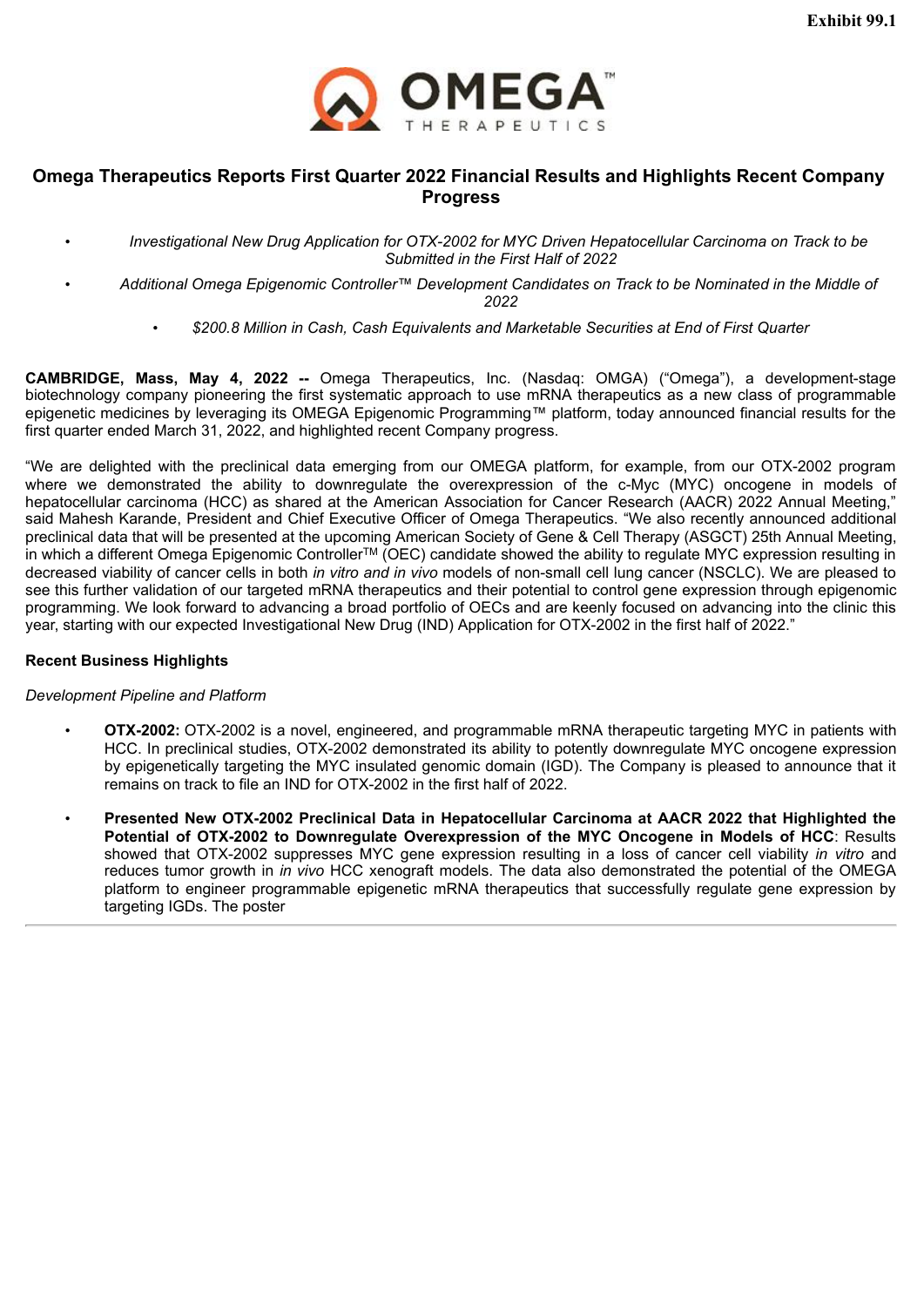presentation can be accessed on our website at https://omegatherapeutics.com/our-science/#publications-research.

- **Abstract on OEC for Non-Small Cell Lung Cancer Selected for Presentation at the Upcoming American Society of Gene and Cell Therapy (ASGCT) 25th Annual Meeting:** New data highlight the potential of an OEC to downregulate overexpression of the MYC oncogene in models of NSCLC. The results showed on-target changes to the epigenetic profile of the MYC IGD. Treatment also resulted in dose-dependent downregulation of MYC mRNA expression, leading to significant reduction of cell viability in NSCLC cell lines as well as decreased tumor growth in murine xenograft NSCLC models. Results will be further discussed during a poster presentation on May 18, 2022, from 5:30 p.m. through 6:30 p.m. EDT.
- **Additional OEC Development**: Beyond HCC and NSCLC, the Company is working on multiple programs in preclinical studies, including acute respiratory distress syndrome (ARDS) with CXCL1-3/IL8, alopecia with SFRP1, liver disease with HNF4a, and additional undisclosed targets. Omega continues to anticipate nominating two OEC development candidates in the middle of 2022.
- **OMEGA Epigenomic Programming Platform:** Omega is creating a new generation of programmable epigenetic mRNA medicines that are designed to control the fundamental epigenetic processes to correct the root cause of disease by restoring aberrant gene expression to homeostasis without altering native nucleic acid sequences. Omega has developed a highly rational and deterministic approach to drug design that enables the Company to rapidly develop and optimize novel OECs with high target specificity to durably tune the expression of single or multiple genes. Omega is advancing multiple preclinical development programs in oncology, immunology, regenerative medicine, and select monogenic diseases.

## *Corporate*

- **Joshua Reed to join as Chief Financial Officer, employment expected to commence on May 23, 2022:** Mr. Reed has experience in finance, capital raising, business development, investor relations, and managing all aspects of the financial close process.
- Roger Sawhney, M.D., to serve as Chief Business Officer effective on the date of the commencement of Mr. **Reed's employment:** In this new role, Mr. Sawhney, currently Omega's Chief Financial Officer, will focus on the Company's business development efforts as Omega looks to accelerate the potential of its epigenomic programing platform.
- **Ling Zeng, Esq., appointed Chief Legal and Administrative Officer:** Ms. Zeng has extensive management experience working with companies in the healthcare industry at various stages of their lifecycle, with responsibilities around legal, operations, reputation, intellectual property, corporate governance, and compliance.
- **Kevin McManus appointed Chief Human Resources Officer:** Mr. McManus has extensive experience in developing and implementing strategies to enhance growth and attract and retain talent while strengthening company culture.

## **First Quarter 2022 Financial Results**

As of March 31, 2022, the Company had cash, cash equivalents and marketable securities totaling \$200.8 million.

Research and development (R&D) expenses for the first quarter of 2022 were \$14.2 million, compared to \$9.7 million for the first quarter of 2021. The \$4.5 million increase in R&D expense was primarily related to discovery and preclinical development costs and personnel-related expenses as the Company continues to support research and development growth and advance its pipeline and discovery portfolio.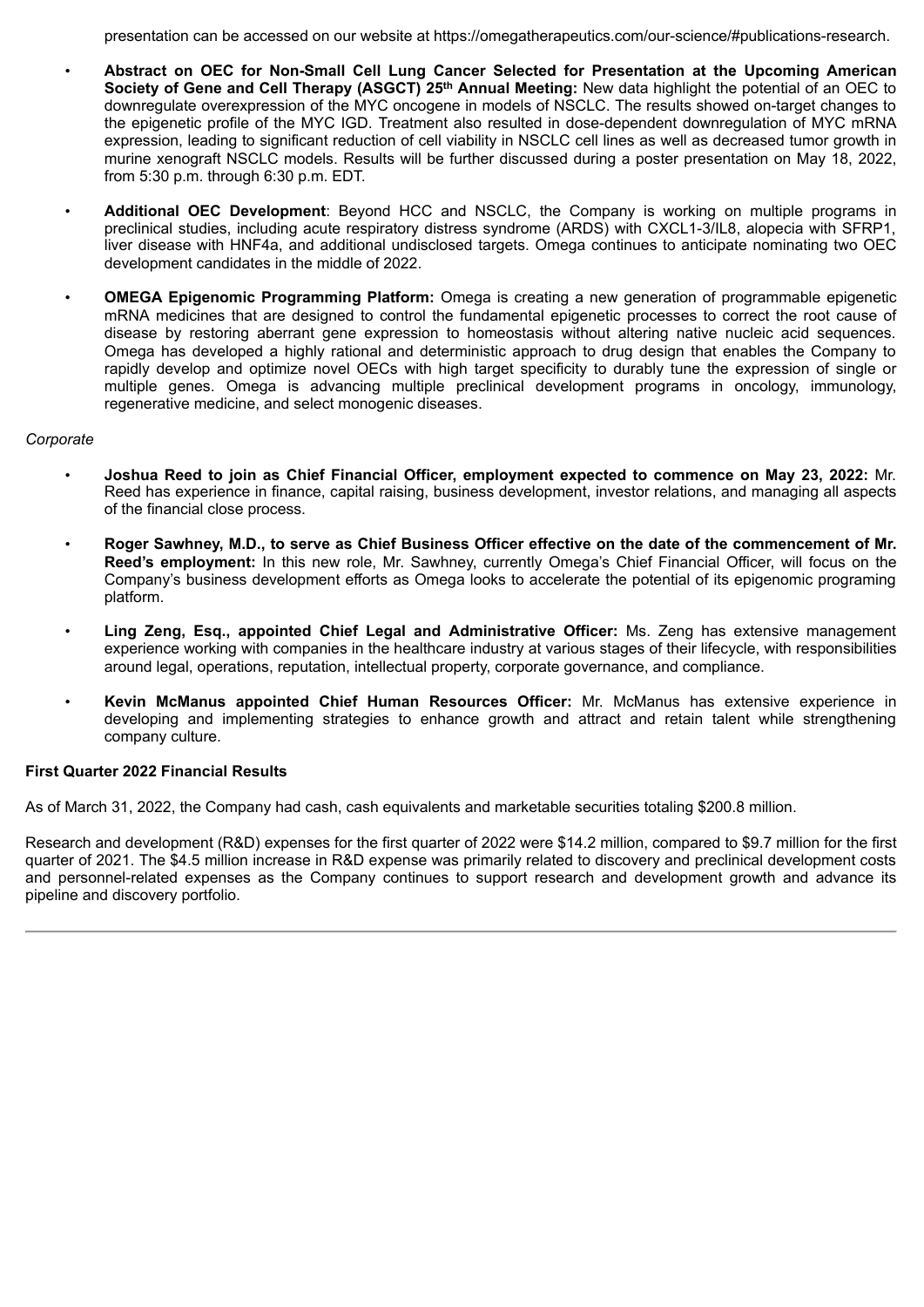General and administrative (G&A) expenses for the first quarter of 2022 were \$5.4 million, compared to \$2.7 million for the first quarter of 2021. The \$2.7 million increase in G&A expense was primarily related to personnel-related expenses and increased costs to operate as a public company, and higher professional fees to support business growth.

Net loss for the first quarter of 2022 was \$20.2 million, compared to \$13.5 million for the first quarter of 2021, driven predominantly by increased R&D and G&A expenses to support the Company's growth and operations as a public company.

## **About Omega Therapeutics**

Omega Therapeutics, founded by Flagship Pioneering, is a development-stage biotechnology company pioneering the first systematic approach to use mRNA therapeutics as a new class of programmable epigenetic medicines. The company's OMEGA Epigenomic Programming™ platform harnesses the power of epigenetics, the mechanism that controls gene expression and every aspect of an organism's life from cell genesis, growth, and differentiation to cell death. Using a suite of technologies, paired with Omega's process of systematic, rational, and integrative drug design, the deterministic OMEGA platform enables control of fundamental epigenetic processes to correct the root cause of disease by returning aberrant gene expression to homeostasis without altering native nucleic acid sequences. Omega's modular and programmable mRNA epigenetic medicines, Omega Epigenomic Controllers™, target specific epigenomic loci within insulated genomic domains, EpiZips™, from amongst thousands of unique, mapped, and validated genome-wide DNA-sequences, with high specificity to durably tune single or multiple genes to treat and cure diseases through Precision Genomic Control™. Omega is currently advancing a broad pipeline of development candidates spanning a range of disease areas, including oncology, regenerative medicine, multigenic diseases including immunology, and select monogenic diseases.

For more information, visit omegatherapeutics.com, or follow us on Twitter and LinkedIn

## **Forward-Looking Statements**

This press release contains forward-looking statements within the meaning of the Private Securities Litigation Reform Act of 1995. All statements contained in this press release that do not relate to matters of historical fact should be considered forwardlooking statements, including without limitation statements regarding timelines for submission of our IND for OTX-2002 and nomination of additional Omega Epigenomic Controller™ development candidates; the potential of the OMEGA platform to engineer programmable epigenetic mRNA therapeutics that successfully regulate gene expression by targeting insulated genomic domains; expectations surrounding the potential of our product candidates, including our lead OEC candidate OTX-2002; and expectations regarding our pipeline, including trial design, initiation of preclinical studies and advancement of multiple preclinical development programs in oncology, immunology, regenerative medicine, and select monogenic diseases. These statements are neither promises nor guarantees, but involve known and unknown risks, uncertainties and other important factors that may cause our actual results, performance or achievements to be materially different from any future results, performance or achievements expressed or implied by the forward-looking statements, including, but not limited to, the following: the novel technology on which our product candidates are based makes it difficult to predict the time and cost of preclinical and clinical development and subsequently obtaining regulatory approval, if at all; the substantial development and regulatory risks associated with epigenomic controller machines due to the novel and unprecedented nature of this new category of medicines; our limited operating history; the incurrence of significant losses and the fact that we expect to continue to incur significant additional losses for the foreseeable future; our need for substantial additional financing; our investments in research and development efforts that further enhance the OMEGA platform, and their impact on our results; uncertainty regarding preclinical development, especially for a new class of medicines such as epigenomic controllers; the fact that our product candidates may be associated with serious adverse events, undesirable side effects or have other properties that could halt their regulatory development, prevent their regulatory approval, limit their commercial potential, or result in significant negative consequences; the impact of increased demand for the manufacture of mRNA and LNP based vaccines to treat COVID-19 on our development plans; difficulties manufacturing the novel technology on which our OEC candidates are based; our ability to adapt to rapid and significant technological change; our reliance on third parties for the manufacture of materials; our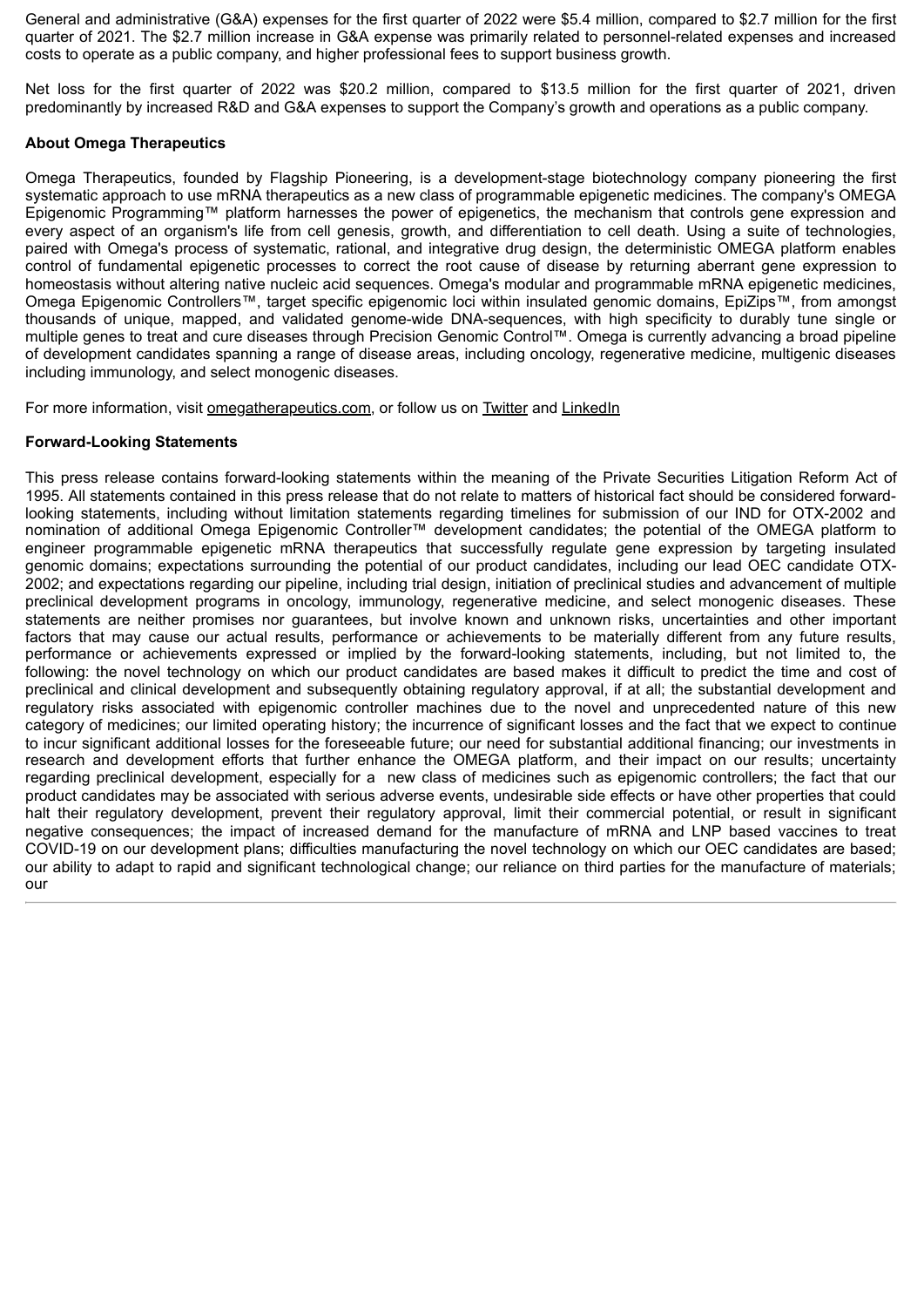ability to successfully acquire and establish our own manufacturing facilities and infrastructure; our reliance on a limited number of suppliers for lipid excipients used in our product candidates; our ability to advance our product candidates to clinical development; and our ability to obtain, maintain, enforce and adequately protect our intellectual property rights. These and other important factors discussed under the caption "Risk Factors" in our Quarterly Report on Form 10-Q for the quarter ended March 31, 2022 and our other filings with the SEC could cause actual results to differ materially from those indicated by the forwardlooking statements made in this press release. Any such forward-looking statements represent management's estimates as of the date of this press release. While we may elect to update such forward-looking statements at some point in the future, we disclaim any obligation to do so, even if subsequent events cause our views to change.

## **Investor contact:**

Kevin Murphy Argot Partners 212.600.1902 ArgotOmega@argotpartners.com

**Media contact:** Jason Braco, Ph.D. LifeSci Communications 646.751.4361 jbraco@lifescicomms.com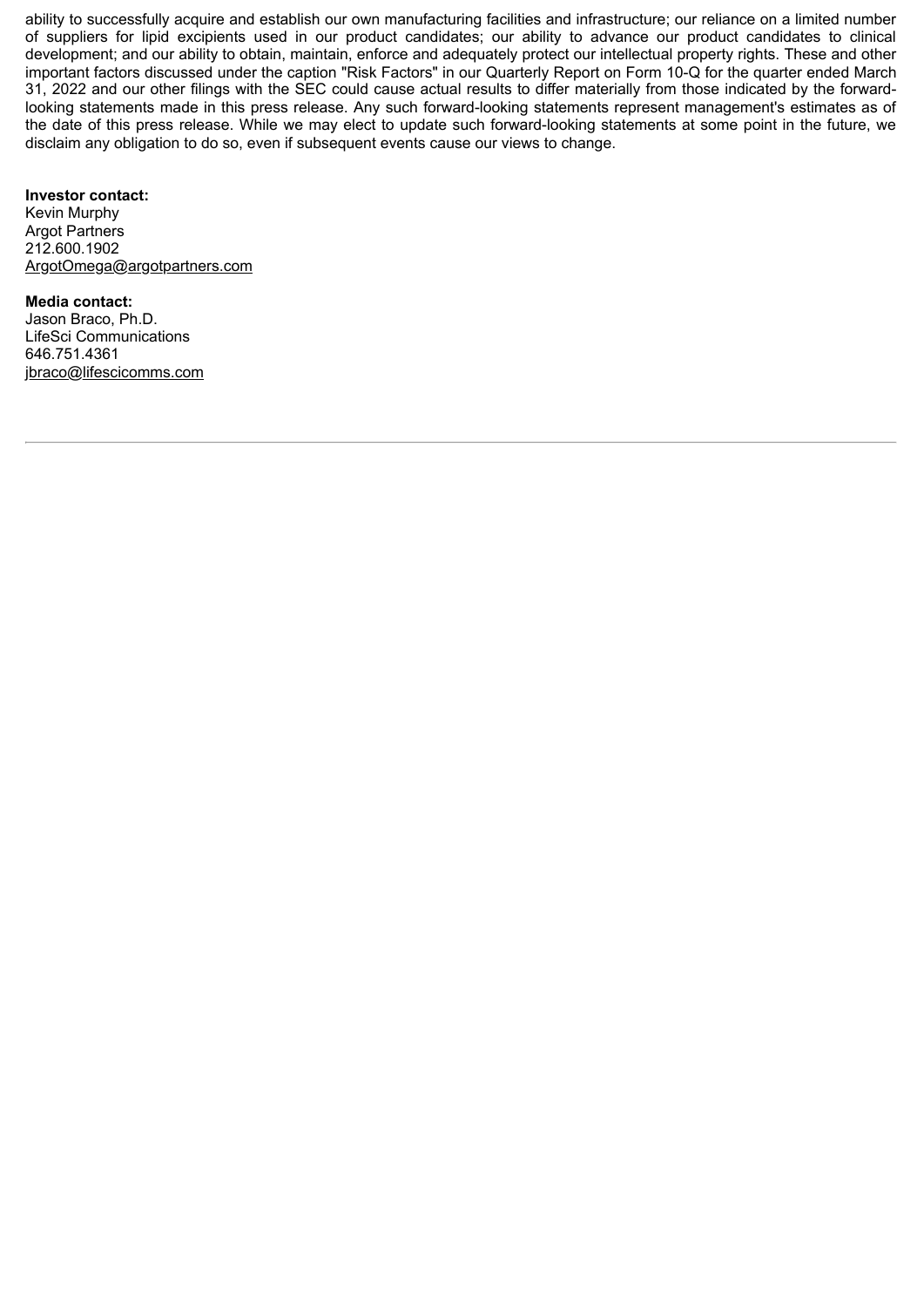#### **Omega Therapeutics, Inc. Condensed consolidated statements of operations and comprehensive loss (in thousands, except share and per share amounts)**

|                                                                                                                    | Three Months Ended March 31, |            |      |           |  |
|--------------------------------------------------------------------------------------------------------------------|------------------------------|------------|------|-----------|--|
|                                                                                                                    |                              | 2022       | 2021 |           |  |
| Collaboration revenue from related party                                                                           | \$                           | 268        | \$   |           |  |
| Operating expenses:                                                                                                |                              |            |      |           |  |
| Research and development                                                                                           |                              | 14,191     |      | 9,748     |  |
| General and administrative                                                                                         |                              | 5,406      |      | 2,745     |  |
| Related party expense, net                                                                                         |                              | 630        |      | 449       |  |
| Total operating expenses                                                                                           |                              | 20,227     |      | 12,942    |  |
| Loss from operations                                                                                               |                              | (19, 959)  |      | (12, 942) |  |
| Other expense, net:                                                                                                |                              |            |      |           |  |
| Interest expense, net                                                                                              |                              | (155)      |      | (212)     |  |
| Change in fair value of warrant liability                                                                          |                              |            |      | (330)     |  |
| Other expense, net                                                                                                 |                              | (50)       |      | (4)       |  |
| Total other expense, net                                                                                           |                              | (205)      |      | (546)     |  |
| Net loss                                                                                                           |                              | (20, 164)  | \$   | (13, 488) |  |
| Net loss per common stock attributable to common stockholders, basic and diluted                                   |                              | (0.42)     |      | (3.00)    |  |
| Weighted-average common stock used in net loss per share attributable to<br>common stockholders, basic and diluted |                              | 47,807,209 |      | 4,496,657 |  |
| Comprehensive loss:                                                                                                |                              |            |      |           |  |
| Net loss                                                                                                           | $\mathfrak{S}$               | (20, 164)  | \$   | (13, 488) |  |
| Other comprehensive loss:                                                                                          |                              |            |      |           |  |
| Unrealized loss on marketable securities                                                                           |                              | (797)      |      |           |  |
| Comprehensive loss                                                                                                 |                              | (20,961)   | \$   | (13,488   |  |